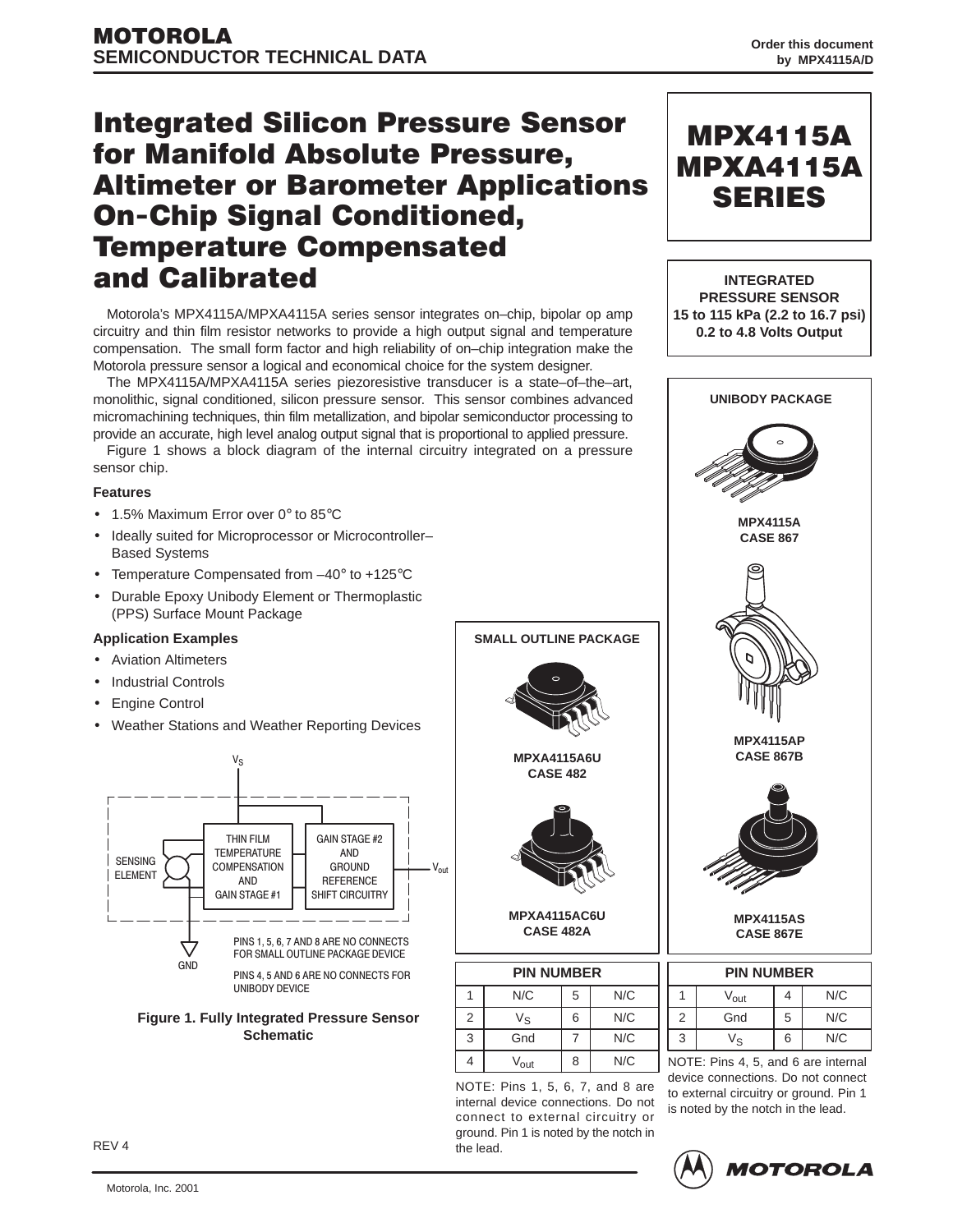#### **MAXIMUM RATINGS(NOTE)**

| <b>Parametrics</b>             | Symbol           | Value                        | <b>Units</b> |
|--------------------------------|------------------|------------------------------|--------------|
| Maximum Pressure ( $P1 > P2$ ) | $P_{\text{max}}$ | 400                          | kPa          |
| Storage Temperature            | <sup>I</sup> stg | $-40^\circ$ to +125 $^\circ$ | °C           |
| <b>Operating Temperature</b>   | ١A               | $-40^\circ$ to $+125^\circ$  | $^{\circ}C$  |

NOTE: Exposure beyond the specified limits may cause permanent damage or degradation to the device.

#### **OPERATING CHARACTERISTICS** ( $V_S = 5.1$  Vdc,  $T_A = 25^\circ$ C unless otherwise noted, P1 > P2. Decoupling circuit shown in Figure 3 required to meet Electrical Specifications.)

|                                                                                        | <b>Characteristic</b> | Symbol                 | <b>Min</b> | Typ   | Max   | <b>Unit</b>          |
|----------------------------------------------------------------------------------------|-----------------------|------------------------|------------|-------|-------|----------------------|
| Pressure Range                                                                         |                       | $P_{OP}$               | 15         |       | 115   | kPa                  |
| Supply Voltage <sup>(1)</sup>                                                          |                       | $V_{\rm S}$            | 4.85       | 5.1   | 5.35  | Vdc                  |
| <b>Supply Current</b>                                                                  |                       | $I_{\Omega}$           |            | 7.0   | 10    | mAdc                 |
| Minimum Pressure Offset <sup>(2)</sup><br>$\textcircled{2}$ V <sub>S</sub> = 5.1 Volts | (0 to $85^{\circ}$ C) | $V_{\text{off}}$       | 0.135      | 0.204 | 0.273 | Vdc                  |
| Full Scale Output <sup>(3)</sup><br>$\textcircled{2}$ V <sub>S</sub> = 5.1 Volts       | (0 to $85^{\circ}$ C) | <b>V<sub>FSO</sub></b> | 4.725      | 4.794 | 4.863 | Vdc                  |
| Full Scale Span <sup>(4)</sup><br>$\textcircled{2}$ V <sub>S</sub> = 5.1 Volts         | (0 to $85^{\circ}$ C) | <b>V<sub>FSS</sub></b> | 4.521      | 4.590 | 4.659 | Vdc                  |
| Accuracy <sup>(5)</sup>                                                                | (0 to $85^{\circ}$ C) |                        |            |       | ±1.5  | $\%V$ <sub>FSS</sub> |
| Sensitivity                                                                            |                       | V/P                    |            | 45.9  |       | mV/kPa               |
| Response Time <sup>(6)</sup>                                                           |                       | $t_{\mathsf{R}}$       |            | 1.0   |       | ms                   |
| Output Source Current at Full Scale Output                                             |                       | $I_{0+}$               |            | 0.1   |       | mAdc                 |
| Warm-Up Time <sup>(7)</sup>                                                            |                       |                        |            | 20    |       | ms                   |
| Offset Stability <sup>(8)</sup>                                                        |                       |                        |            | ±0.5  |       | %V <sub>FSS</sub>    |

NOTES:

1. Device is ratiometric within this specified excitation range.

2. Offset  $(V_{off})$  is defined as the output voltage at the minimum rated pressure.

3. Full Scale Output ( $V<sub>FSO</sub>$ ) is defined as the output voltage at the maximum or full rated pressure.

- 4. Full Scale Span ( $V_{FSS}$ ) is defined as the algebraic difference between the output voltage at full rated pressure and the output voltage at the minimum rated pressure.
- 5. Accuracy is the deviation in actual output from nominal output over the entire pressure range and temperature range as a percent of span at 25°C due to all sources of error including the following:
	- Linearity: Output deviation from a straight line relationship with pressure over the specified pressure range.
	- Temperature Hysteresis: Output deviation at any temperature within the operating temperature range, after the temperature is cycled to and from the minimum or maximum operating temperature points, with zero differential pressure applied.
	- Pressure Hysteresis: Output deviation at any pressure within the specified range, when this pressure is cycled to and from minimum or maximum rated pressure at 25°C.
	- TcSpan: Output deviation over the temperature range of 0° to 85°C, relative to 25°C.
	- TcOffset: Output deviation with minimum pressure applied, over the temperature range of  $0^\circ$  to 85 $^\circ$ C, relative to 25°C.
- 6. Response Time is defined as the time for the incremental change in the output to go from 10% to 90% of its final value when subjected to a specified step change in pressure.
- 7. Warm–up Time is defined as the time required for the product to meet the specified output voltage after the pressure has been stabilized.
- 8. Offset Stability is the product's output deviation when subjected to 1000 cycles of Pulsed Pressure, Temperature Cycling with Bias Test.

#### **MECHANICAL CHARACTERISTICS**

| <b>Characteristics</b>                   | Typ | Unit  |
|------------------------------------------|-----|-------|
| Weight, Basic Element (Case 867)         | 4.0 | grams |
| Weight, Small Outline Package (Case 482) | 1.5 | grams |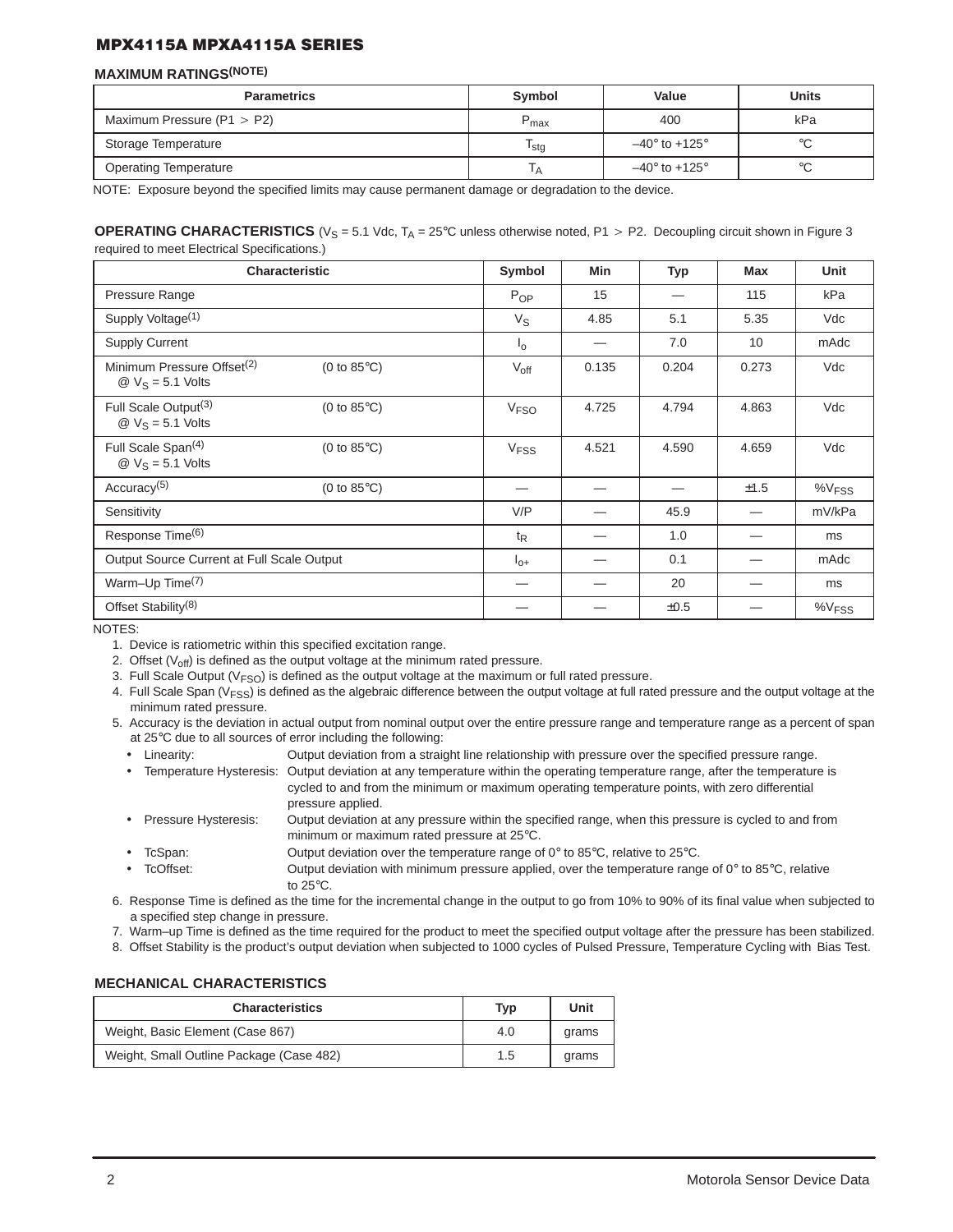

**Figure 2. Cross Sectional Diagram SOP (not to scale)**

Figure 2 illustrates the absolute sensing chip in the basic chip carrier (Case 482).

#### **Figure 3. Recommended power supply decoupling and output filtering. For additional output filtering, please refer to Application Note AN1646.**

Figure 3 shows the recommended decoupling circuit for interfacing the output of the integrated sensor to the A/D input of a microprocessor or microcontroller. Proper decoupling of the power supply is recommended.



**Figure 4. Output versus Absolute Pressure**

Figure 4 shows the sensor output signal relative to pressure input. Typical minimum and maximum output curves are shown for operation over 0 to 85°C temperature range. The output will saturate outside of the rated pressure range.

A fluorosilicone gel isolates the die surface and wire bonds from the environment, while allowing the pressure signal to be transmitted to the silicon diaphragm. The MPX4115A/MPXA4115A series pressure sensor operating characteristics, internal reliability and qualification tests are based on use of dry air as the pressure media. Media other than dry air may have adverse effects on sensor performance and long–term reliability. Contact the factory for information regarding media compatibility in your application.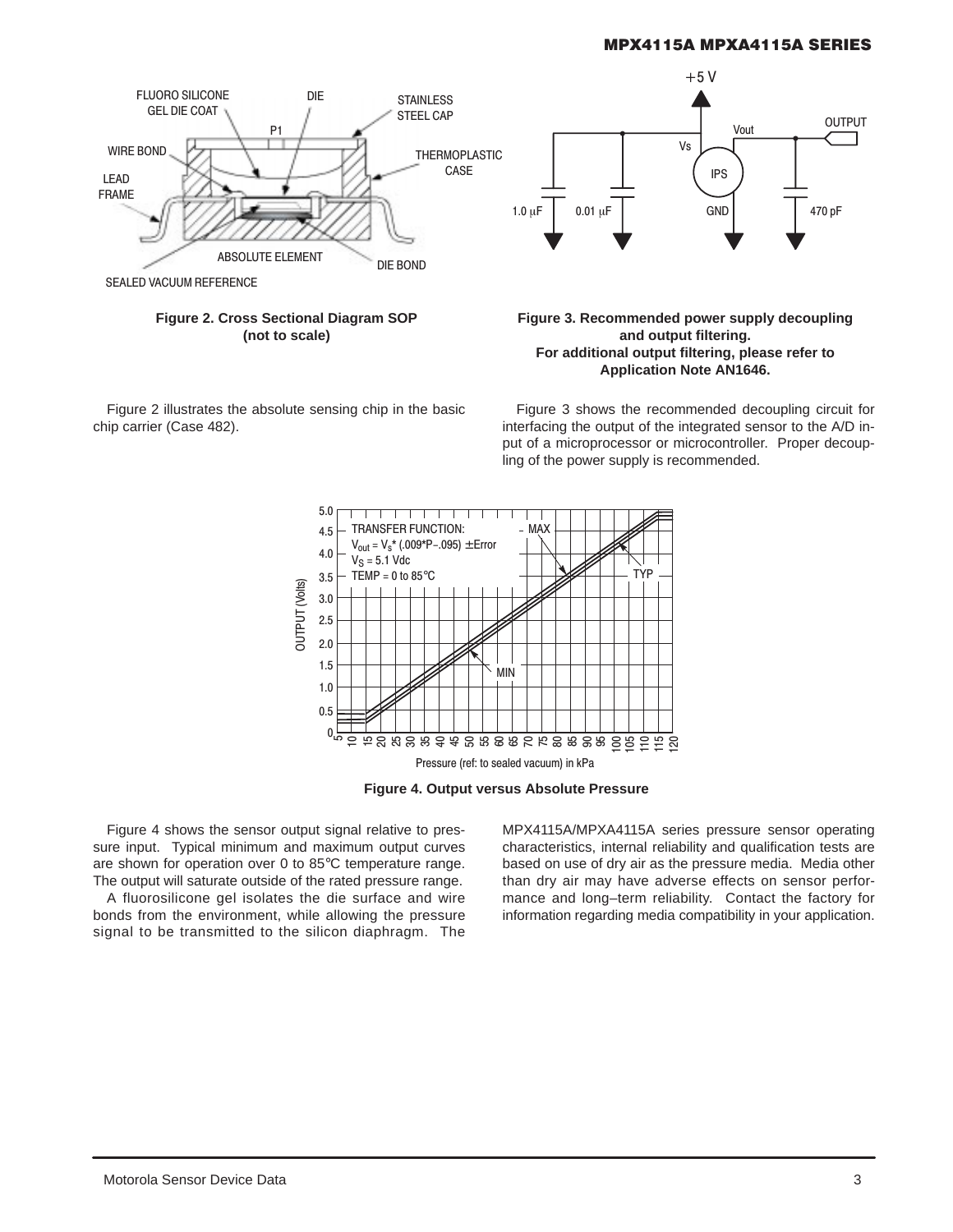# **Transfer Function (MPX4115A, MPXA4115A)**

**Nominal Transfer Value:**  $V_{\text{out}} = V_S x (0.009 x P - 0.095)$  $\pm$  (Pressure Error x Temp. Factor x 0.009 x V<sub>S</sub>)  $V_S = 5.1 \pm 0.25$  Vdc





#### **ORDERING INFORMATION — UNIBODY PACKAGE**

| Device Type            | <b>Options</b>            | Case No. | <b>MPX Series Order No.</b> | <b>Marking</b>  |
|------------------------|---------------------------|----------|-----------------------------|-----------------|
| <b>Basic Element</b>   | Absolute, Element Only    | 867      | MPX4115A                    | MPX4115A        |
| <b>Ported Elements</b> | Absolute, Ported          | 867B     | MPX4115AP                   | MPX4115AP       |
|                        | Absolute, Stove Pipe Port | 867E     | <b>MPX4115AS</b>            | <b>MPX4115A</b> |

#### **ORDERING INFORMATION — SMALL OUTLINE PACKAGE**

| Device Type          | <b>Options</b>         | Case No. | <b>MPX Series Order No.</b> | <b>Packing Options</b> | <b>Marking</b>   |
|----------------------|------------------------|----------|-----------------------------|------------------------|------------------|
| <b>Basic Element</b> | Absolute, Element Only | 482      | MPXA4115A6U                 | Rails                  | <b>MPXA4115A</b> |
|                      | Absolute, Element Only | 482      | MPXA4115A6T1                | Tape and Reel          | <b>MPXA4115A</b> |
| Ported Element       | Absolute, Axial Port   | 482A     | MPXA4115AC6U                | Rails                  | <b>MPXA4115A</b> |
|                      | Absolute, Axial Port   | 482A     | MPXA4115AC6T1               | Tape and Reel          | <b>MPXA4115A</b> |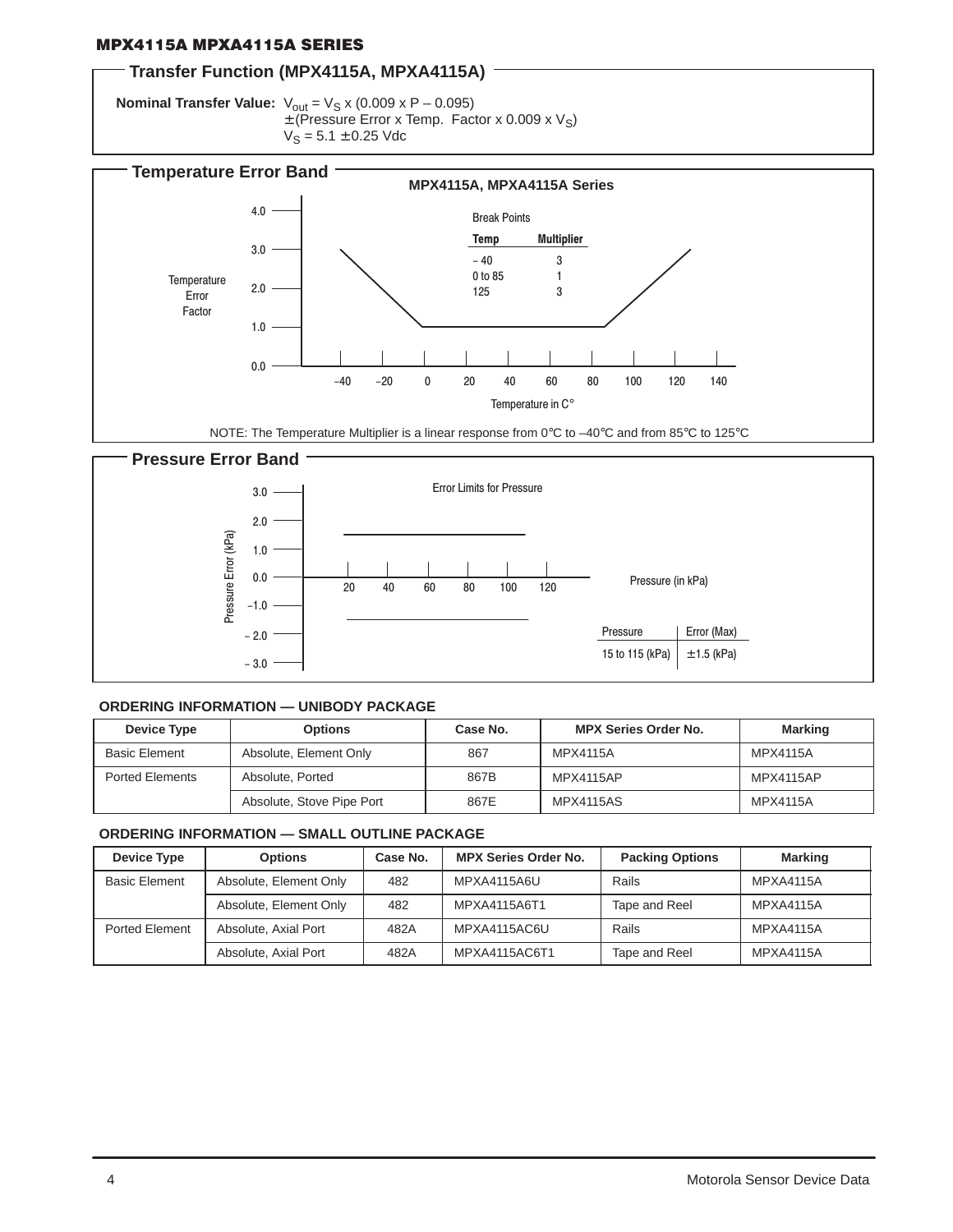# **INFORMATION FOR USING THE SMALL OUTLINE PACKAGE (CASE 482)**

# **MINIMUM RECOMMENDED FOOTPRINT FOR SURFACE MOUNTED APPLICATIONS**

Surface mount board layout is a critical portion of the total design. The footprint for the surface mount packages must be the correct size to ensure proper solder connection interface between the board and the package. With the correct fottprint, the packages will self–align when subjected to a solder reflow process. It is always recommended to design boards with a solder mask layer to avoid bridging and shorting between solder pads.



**Figure 5. SOP Footprint (Case 482)**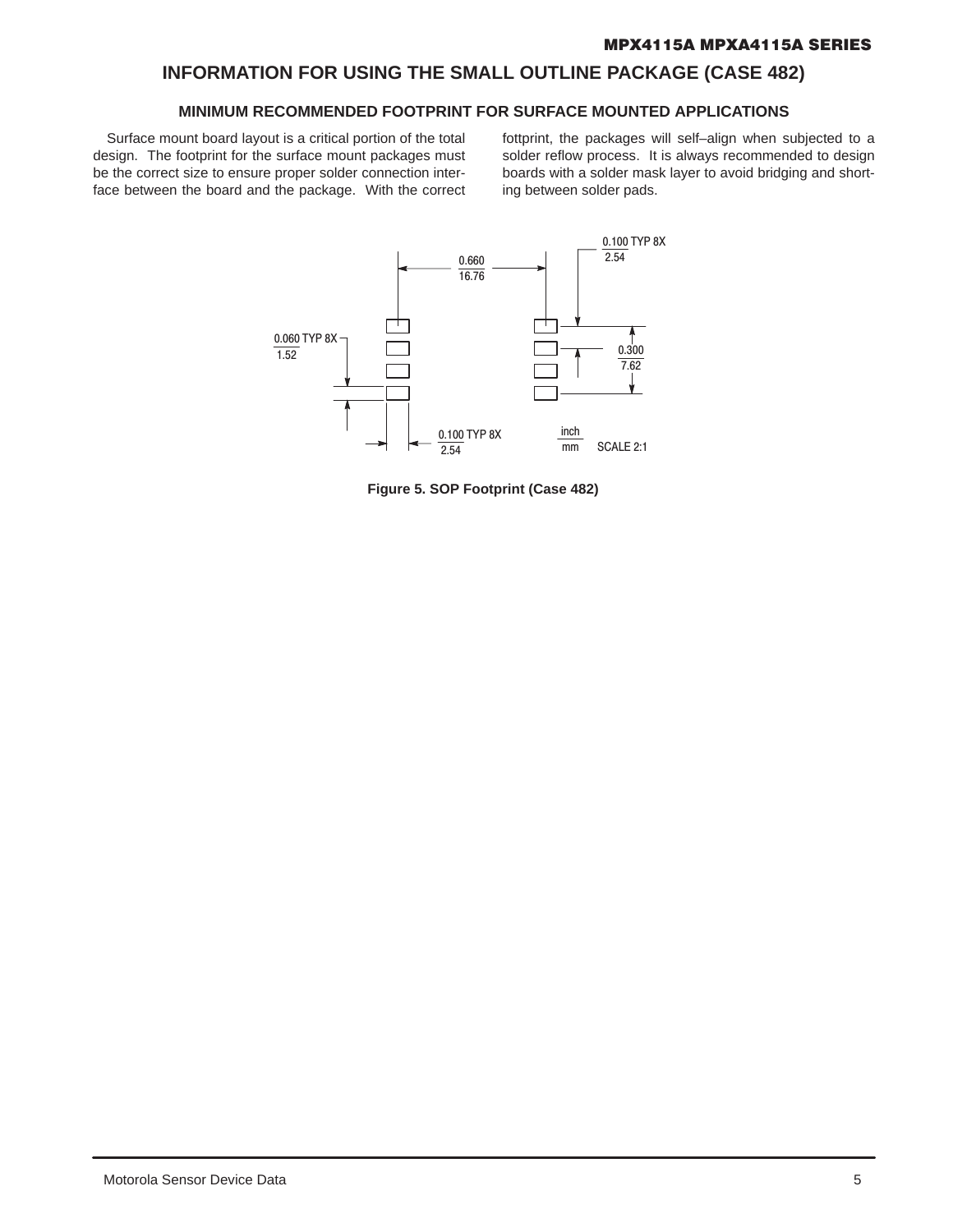# **SMALL OUTLINE PACKAGE DIMENSIONS**



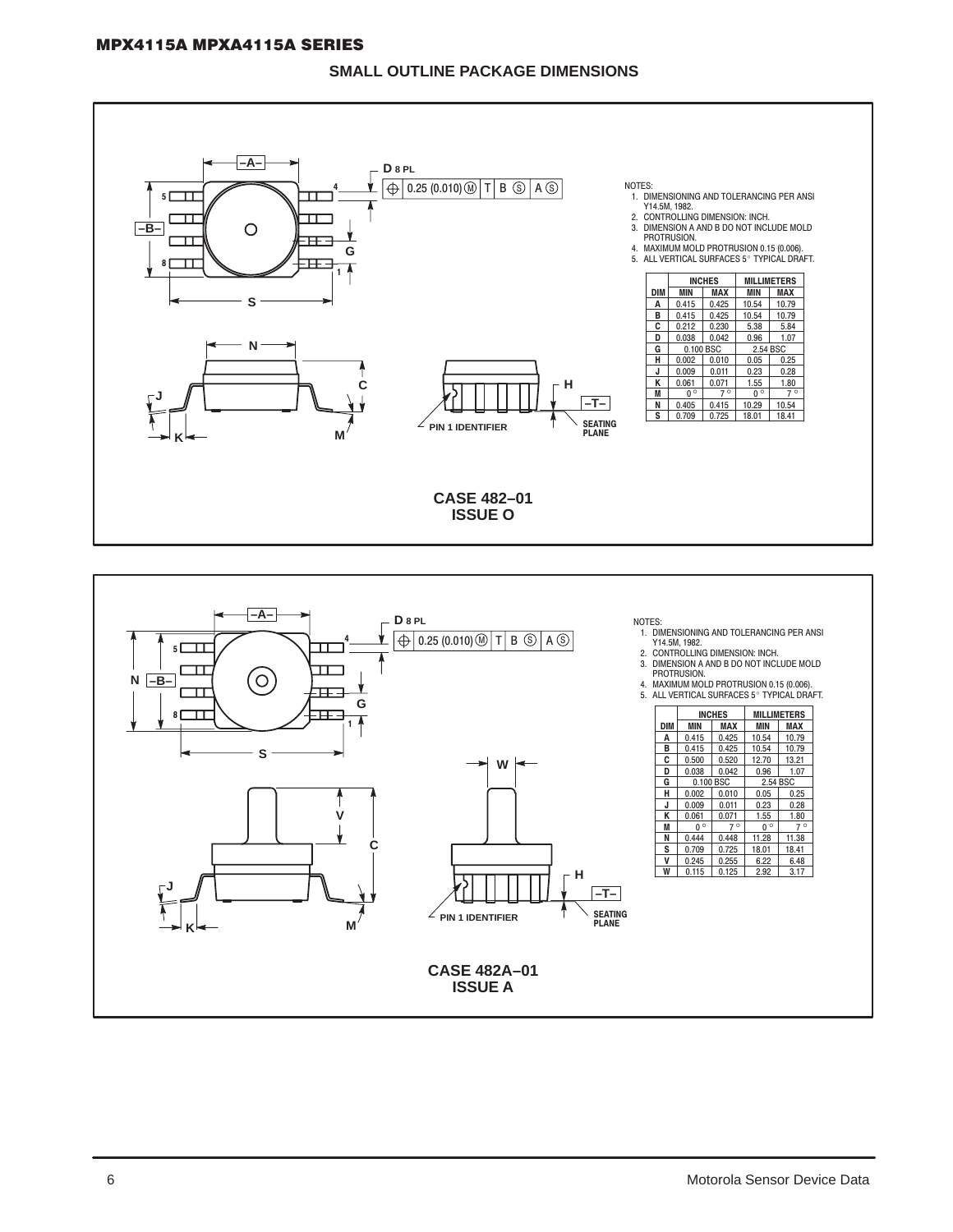# **UNIBODY PACKAGE DIMENSIONS**



**BASIC ELEMENT** 



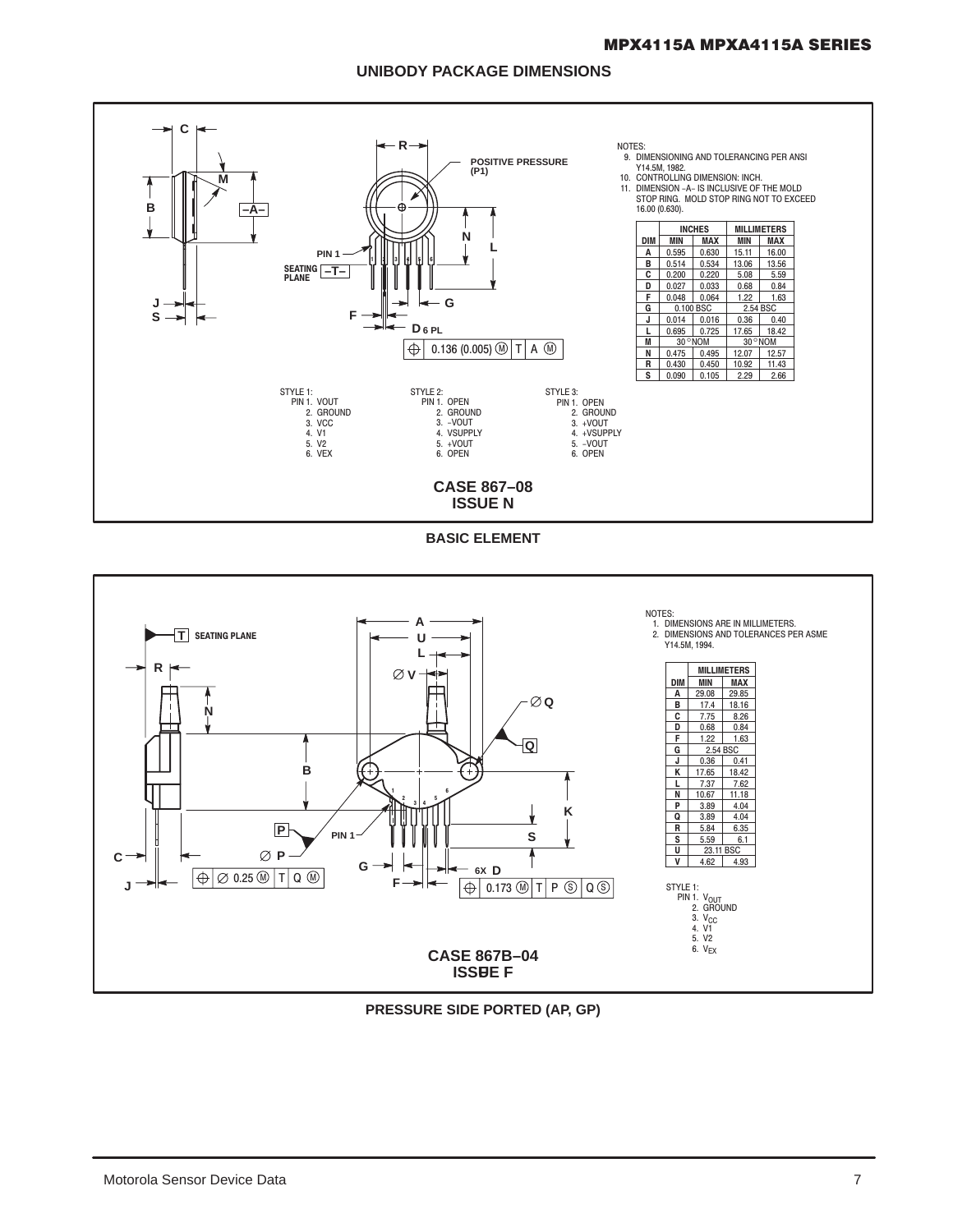#### UNIBODY PACKAGE DIMENSIONS-CONTINUED



PRESSURE SIDE PORTED (AS, GS)